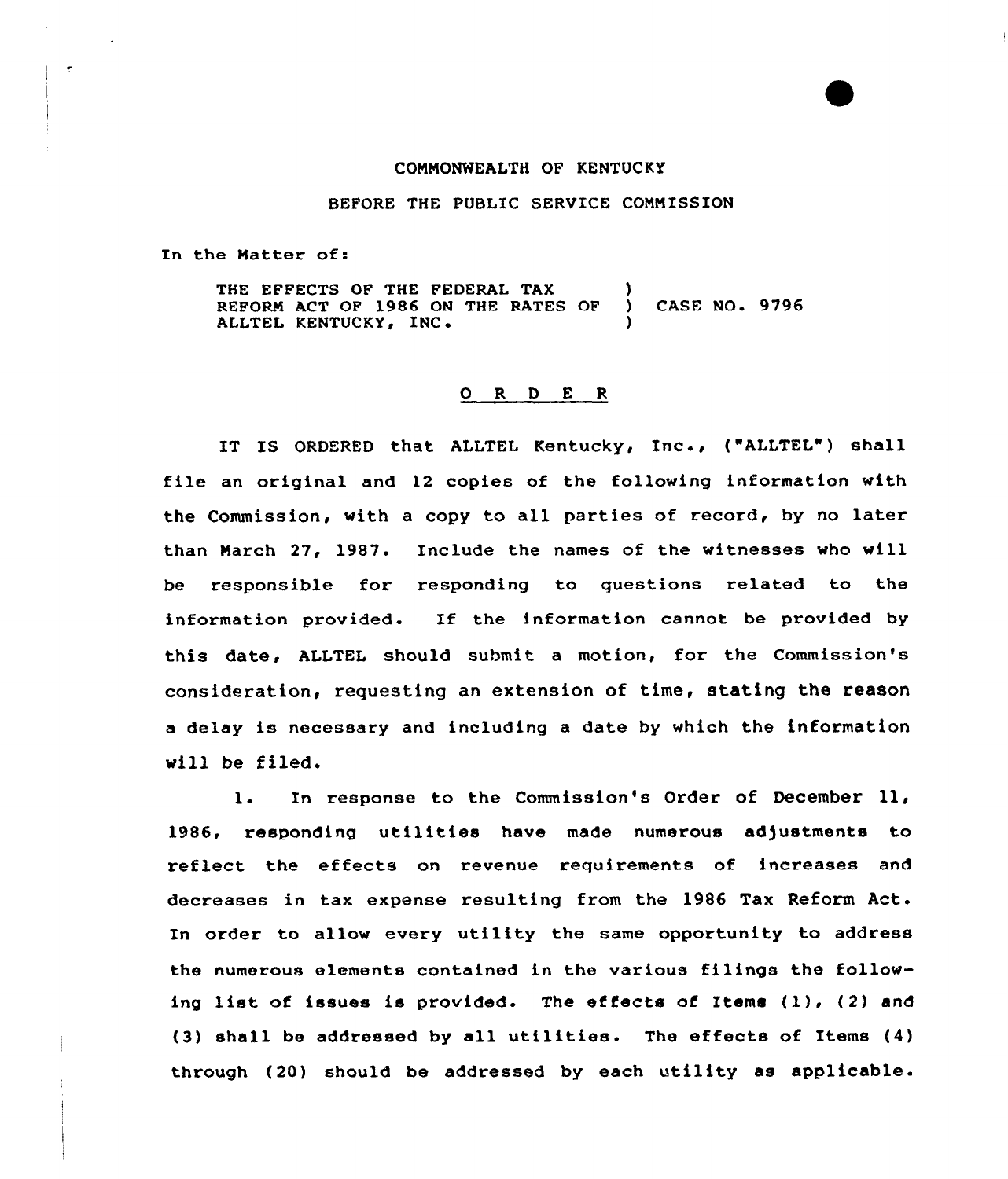For each item below, provide the dollar amount for each adjustment or, for items omitted, an explanation as to why the information is not being supplied. Include a detailed explanation and workpapere of how each amount was determined and a reconciliation of the sum of these adjustments to the total amount of revenue requirement affect included in the original application.

- (1) Federal tax rate change 46 to 34 percent.
- (2) Amortization of excess deferred taxes.
	- (a) Depreciation related.
	- (b) Non-depreciation related.
- $(3)$ Unbilled revenues.
- (4) Alternative minimum tax.
- $(5)$ Kentucky income taxes.
- $(6)$ Investment tax credits.
- (7) Capitalized overheads.
- (8) Capitalized interest.
- (0) Depreciation.
- (10) Vacation pay.
- (11) **ESOP.**
- (12) Pension expense.
- (13) Uncollectible accounts and bad debt reserve.
- (14) Provision for 80 percent of certain business expense deductions.
- (15) Contributions in aid of construction.
- (16) Customer advances for construction.
- (17) Super fund taxes.
- (18) PGAs.